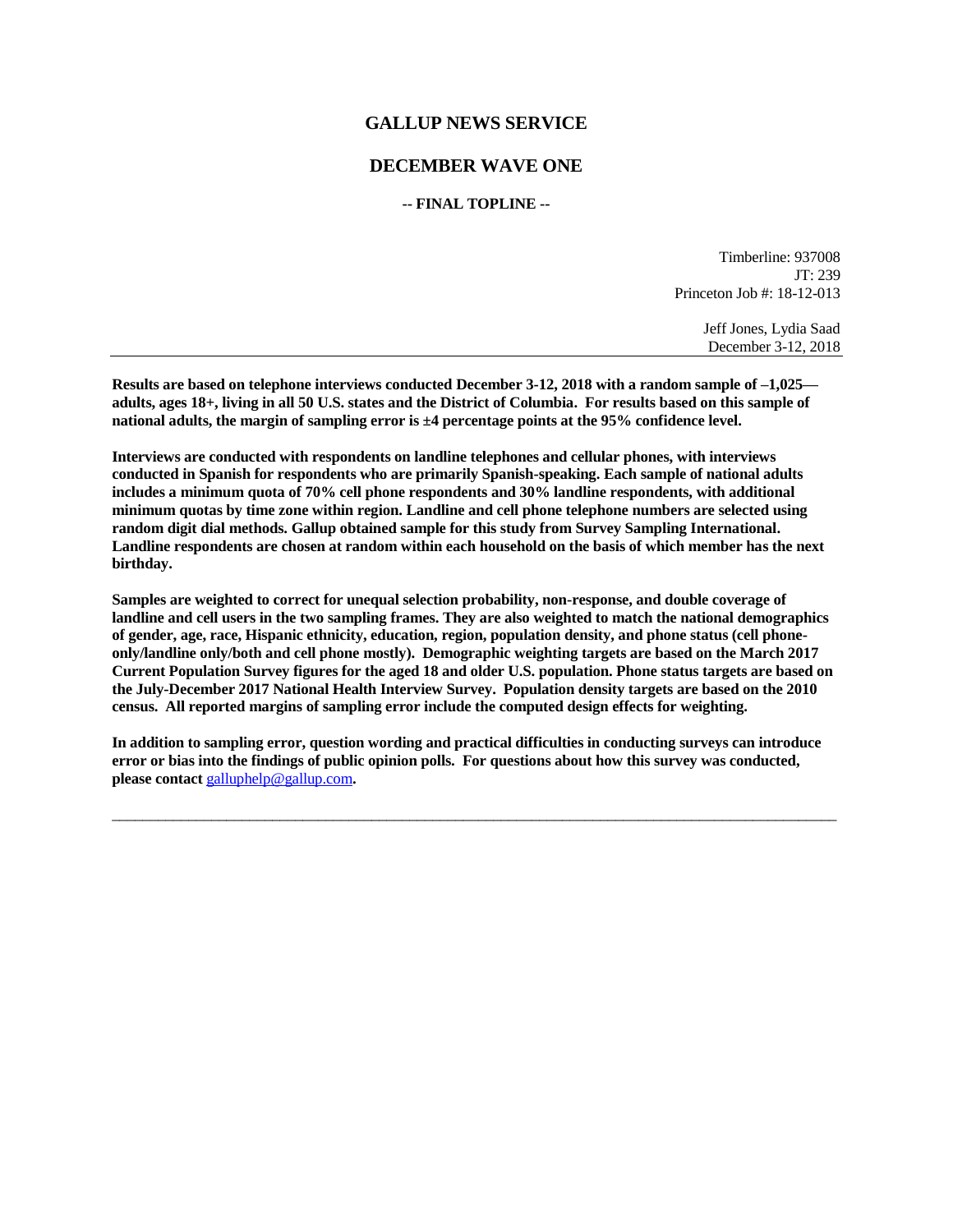|                |           | Dis-      | No             |                   |           | Dis-      | No                          |
|----------------|-----------|-----------|----------------|-------------------|-----------|-----------|-----------------------------|
|                | Satisfied | satisfied | opinion        |                   | Satisfied | satisfied | opinion                     |
| 2018           |           |           |                |                   |           |           |                             |
| 2018 Dec 3-12  | 31        | 66        | 3              | 2015 Jun 2-7      | 28        | 71        | $\mathbf{1}$                |
|                |           |           |                | 2015 May 6-10     | 26        | 72        | $\overline{2}$              |
| 2018 Nov 1-11  | 35        | 62        | $\mathfrak 3$  | 2015 Apr 9-12     | 28        | 70        | $\mathbf{1}$                |
| 2018 Oct 15-28 | 33        | 65        | $\overline{2}$ | 2015 Mar 5-8      | 31        | 67        | $\overline{2}$              |
| 2018 Oct 1-10  | 38        | 59        | 3              | 2015 Feb 8-11     | 32        | 66        | $\mathbf{1}$                |
| 2018 Sep 4-12  | 37        | 61        | $\overline{c}$ | 2015 Jan 5-8      | 32        | 66        | $\overline{2}$              |
| 2018 Aug 1-12  | 36        | 63        | $\mathbf{1}$   | 2014              |           |           |                             |
| 2018 Jul 1-11  | 35        | 62        | $\overline{2}$ | 2014 Dec 8-11     | 23        | 76        | $\overline{c}$              |
| 2018 Jun 1-13  | 38        | 60        | $\overline{2}$ | 2014 Nov 6-9      | 20        | 77        | $\mathfrak{Z}$              |
| 2018 May 1-10  | 37        | 62        | $\sqrt{2}$     | 2014 Oct 29-Nov 2 | 27        | 70        | $\mathfrak{Z}$              |
| 2018 Apr 2-11  | 29        | 69        | $\overline{2}$ | 2014 Oct 12-15    | 21        | 77        | $\overline{2}$              |
| 2018 Mar 1-8   | 28        | 68        | $\overline{4}$ | 2014 Sep 4-7      | 23        | 76        | $\overline{c}$              |
| 2018 Feb 1-10  | 36        | 63        | $\overline{2}$ | 2014 Aug 7-10     | 22        | 76        | $\overline{c}$              |
| 2018 Jan 2-7   | 29        | 69        | $\overline{2}$ | 2014 Jul 7-10     | 24        | 73        | 3                           |
| 2017           |           |           |                | 2014 Jun 5-8      | 23        | 74        | $\mathfrak{Z}$              |
| 2017 Dec 4-11  | 29        | 67        | $\overline{4}$ | 2014 May 8-11     | 25        | 74        | $\overline{c}$              |
| 2017 Nov 2-8   | 25        | 72        | 3              | 2014 Apr 3-6      | 24        | 74        | $\overline{2}$              |
| 2017 Oct 5-11  | 21        | 75        | 3              | 2014 Mar 6-9      | 25        | 73        | $\sqrt{2}$                  |
| 2017 Sep 6-10  | 25        | 73        | $\overline{c}$ | 2014 Feb 6-9      | 22        | 77        | $\overline{c}$              |
| 2017 Aug 2-6   | 28        | 70        | $\overline{c}$ | 2014 Jan 5-8      | 23        | 75        | $\overline{2}$              |
| 2017 Jul 5-9   | 27        | 71        | $\mathfrak{Z}$ | 2013              |           |           |                             |
| 2017 Jun 7-11  | 24        | 73        | 3              | 2013 Dec 5-8      | 23        | 76        | $\mathbf{1}$                |
| 2017 May 3-7   | 31        | 66        | 3              | 2013 Nov 7-10     | 20        | 78        | 3                           |
| 2017 Apr 5-9   | 32        | 66        | $\overline{c}$ | 2013 Oct 3-6      | 16        | 82        | $\overline{c}$              |
| 2017 Mar 1-5   | 29        | 69        | $\mathfrak{Z}$ | 2013 Sep 5-8      | 23        | 75        | $\sqrt{2}$                  |
| 2017 Feb 1-5   | 30        | 68        | $\overline{2}$ | 2013 Aug 7-11     | 22        | 75        | $\overline{c}$              |
| 2017 Jan 4-8   | 26        | 72        | $\overline{2}$ | 2013 Jul 10-14    | 28        | 68        | $\mathfrak{Z}$              |
| 2016           |           |           |                | 2013 Jun 1-4      | 27        | 71        | $\overline{2}$              |
| 2016 Dec 7-11  | 27        | 71        | $\mathfrak{2}$ | 2013 May 2-7      | 24        | 74        | $\overline{2}$              |
| 2016 Nov 9-13  | 27        | 70        | 3              | 2013 Apr 4-14     | 30        | 67        | 3                           |
| 2016 Nov 1-6   | 37        | 62        | $\mathbf{1}$   | 2013 Mar 7-10     | 21        | 77        | $\overline{2}$              |
| 2016 Oct 5-9   | 28        | 70        | $\mathbf{2}$   | 2013 Feb 7-10     | 27        | 72        | $\overline{2}$              |
| 2016 Sep 7-11  | 29        | 70        | $\mathbf{1}$   | 2013 Jan 7-10     | 25        | 71        | $\overline{4}$              |
| 2016 Aug 3-7   | 27        | 72        | $\mathbf{1}$   | 2012              |           |           |                             |
| 2016 Jul 13-17 | 17        | 82        | $\overline{c}$ | 2012 Dec 14-17    | 23        | 72        | $\mathfrak s$               |
| 2016 Jun 1-5   | 29        | 69        | $\overline{2}$ | 2012 Nov 15-18    | 31        | 68        | $\mathbf{1}$                |
| 2016 May 4-8   | 28        | 69        | $\mathfrak 3$  | 2012 Nov 3-4      | 33        | 64        | $\sqrt{2}$                  |
| 2016 Apr 6-10  | 26        | 71        | 3              | 2012 Oct 15-16    | 30        | 68        | $\boldsymbol{2}$            |
| 2016 Mar 2-6   | 27        | 71        | $\overline{2}$ | 2012 Sep 6-9      | 30        | 68        | $\boldsymbol{2}$            |
| 2016 Feb 3-7   | 27        | 71        | 1              | 2012 Aug 20-22    | 25        | 73        | $\sqrt{2}$                  |
| 2016 Jan 6-10  | 23        | 76        | 1              | 2012 Aug 9-12     | 23        | 75        | $\sqrt{2}$                  |
| 2015           |           |           |                | 2012 Jul 9-12     | 28        | 69        | $\ensuremath{\mathfrak{Z}}$ |
| 2015 Dec 2-6   | 20        | 79        | 1              | 2012 Jun 7-10     | 20        | 77        | $\boldsymbol{2}$            |
| 2015 Nov 4-8   | 27        | 71        | $\mathbf{2}$   | 2012 May 3-6      | 24        | 74        | $\boldsymbol{2}$            |
| 2015 Oct 7-11  | $25\,$    | 72        | $\mathfrak{Z}$ | 2012 Apr 9-12     | 24        | 74        | $\boldsymbol{2}$            |
| 2015 Sep 9-13  | 29        | 70        | $\mathbf{1}$   | 2012 Mar 8-11     | 26        | 72        | $\sqrt{2}$                  |
| 2015 Aug 5-9   | $26\,$    | $72\,$    | 1              | 2012 Feb 2-5      | 22        | $77 \,$   | $\mathbf{1}$                |
| 2015 Jul 8-12  | 30        | 68        | $\overline{2}$ | 2012 Jan 5-8      | 18        | 80        | $\overline{2}$              |

5. In general, are you satisfied or dissatisfied with the way things are going in the United States at this time?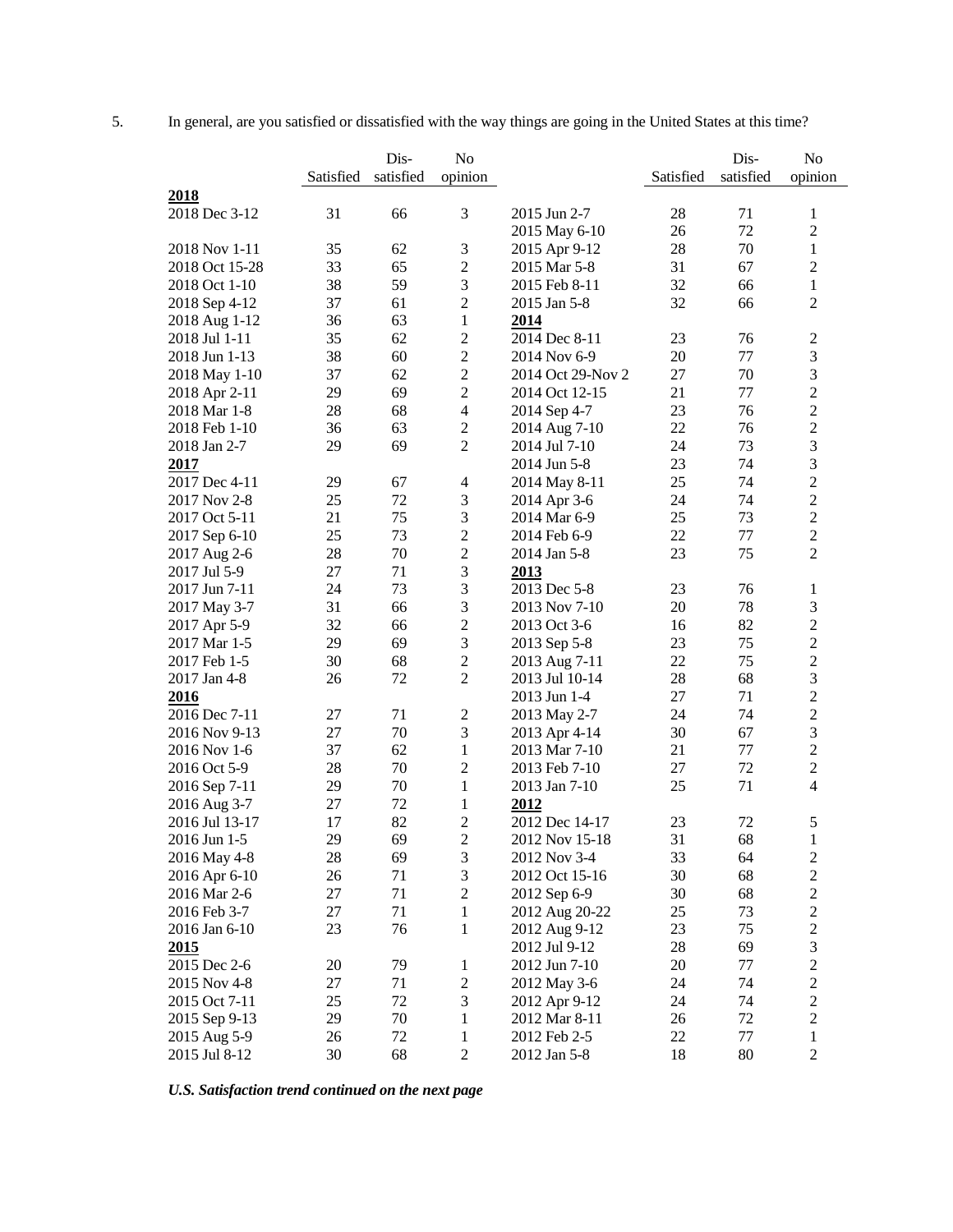|                      |           | Dis-      | N <sub>o</sub>           |                                  |           | Dis-      | N <sub>o</sub>                                     |
|----------------------|-----------|-----------|--------------------------|----------------------------------|-----------|-----------|----------------------------------------------------|
|                      | Satisfied | satisfied | opinion                  |                                  | Satisfied | satisfied | opinion                                            |
| 2011                 |           |           |                          | 2008 Nov 7-9                     | 13        | 84        | 3                                                  |
| 2011 Dec 15-18       | 15        | 84        | 1                        | 2008 Oct 31-Nov 2                | 13        | 85        | $\overline{c}$                                     |
| 2011 Nov 28-Dec 1    | 14        | 86        | $\mathbf{1}$             | 2008 Oct 10-12                   | $\tau$    | 91        | 1                                                  |
| 2011 Nov 3-6         | 12        | 86        | 2                        | 2008 Oct 3-5                     | 9         | 90        | 1                                                  |
| 2011 Oct 6-9         | 13        | 85        | 2                        | 2008 Sep 8-11                    | 21        | 77        | $\overline{c}$                                     |
| 2011 Sep 8-11        | 11        | 88        | 1                        | 2008 Aug 21-23                   | 18        | 81        | 1                                                  |
| 2011 Aug 11-14       | 11        | 88        | 1                        | 2008 Aug 7-10                    | 17        | 80        | 3                                                  |
| 2011 Jul 7-10        | 16        | 81        | $\overline{c}$           | 2008 Jul 10-13                   | 17        | 81        | $\overline{c}$                                     |
| 2011 Jun 9-12        | 20        | 78        | $\sqrt{2}$               | 2008 Jun 9-12                    | 14        | 84        | $\overline{c}$                                     |
| 2011 May 5-8         | 26        | 72        | $\overline{2}$           | 2008 May 8-11                    | 14        | 85        | $\mathbf{1}$                                       |
| 2011 Apr 20-23       | 22        | 75        | 3                        | 2008 Apr 6-9                     | 15        | 83        | 1                                                  |
| 2011 Apr 7-11        | 19        | 78        | 3                        | 2008 Mar 6-9                     | 19        | 80        | $\overline{c}$                                     |
| 2011 Mar 3-6         | 18        | 80        | 2                        | 2008 Feb 11-14                   | 20        | 78        | $\overline{2}$                                     |
| 2011 Feb 2-5         | 23        | 75        | 2                        | 2008 Jan 4-6                     | 24        | 73        | 3                                                  |
| 2011 Jan 7-9         | 19        | 78        | 3                        | 2007                             |           |           |                                                    |
| 2010                 |           |           |                          | 2007 Dec 6-9                     | 27        | 70        | 3                                                  |
| 2010 Dec 10-12       | 17        | 81        | $\mathfrak{2}$           | 2007 Nov 11-14                   | 20        | 76        | 3                                                  |
| 2010 Nov 4-7         | 19        | 79        | 1                        | 2007 Oct 12-14                   | 26        | 72        | $\overline{2}$                                     |
| 2010 Oct 28-31       | 22        | 75        | 3                        | 2007 Oct 4-7                     | 25        | 73        | $\overline{2}$                                     |
| 2010 Oct 7-10        | 21        | 77        | 2                        | 2007 Sep 14-16                   | 28        | 71        | $\overline{c}$                                     |
| 2010 Sep 13-16       | 19        | 79        | 1                        | 2007 Aug 13-16                   | 24        | 73        | $\mathfrak{Z}$                                     |
| 2010 Aug 27-30       | 20        | 78        | $\overline{c}$           | 2007 Jul 12-15                   | 27        | 71        | 3                                                  |
| 2010 Aug 5-8         | 21        | 77        | $\overline{2}$           | 2007 Jun 11-14                   | 24        | 74        | $\overline{c}$                                     |
| 2010 Jul 8-11        | 21        | 76        | 3                        | 2007 May 10-13                   | 25        | 73        | $\overline{c}$                                     |
| 2010 Jun 11-13       | 23        | 75        | $\mathbf{1}$             | 2007 Apr 2-5                     | 33        | 65        | $\overline{2}$                                     |
| 2010 May 24-25       | 25        | 73        | 2                        | 2007 Mar 11-14                   | 30        | 68        | $\overline{c}$                                     |
| 2010 May 3-6         | 24        | 74        | $\mathfrak 2$            | 2007 Feb 1-4                     | 34        | 64        | $\overline{2}$                                     |
| 2010 Apr 8-11        | 27        | 71        | 2                        | 2007 Jan 15-18                   | 35        | 63        | $\overline{c}$                                     |
| 2010 Mar 26-28       | 23        | 75        | $\overline{c}$           | 2006                             |           |           |                                                    |
| 2010 Mar 4-7         | 19        | 79        | $\overline{c}$           | 2006 Dec 11-14                   | 30        | 69        | 1                                                  |
| 2010 Feb 1-3         | 21        | 77        | 2                        | 2006 Nov 9-12                    | 31        | 67        | $\overline{c}$                                     |
| 2010 Jan 8-10        | 23        | 76        | 2                        | 2006 Nov 2-5                     | 35        | 61        | 4                                                  |
| 2009                 |           |           |                          | 2006 Oct 9-12                    | 30        | 68        | 2                                                  |
| 2009 Dec 11-13       | 25        | 73        | $\sqrt{2}$               | 2006 Sep 7-10                    | 32        | 67        | $\overline{2}$                                     |
| 2009 Nov 5-8         | 24        | 74        | $\mathbf{1}$             | 2006 Aug 7-10                    | 28        | 69        | 3                                                  |
| 2009 Oct 16-19       | 26        | 72        | 2                        | 2006 Jul 21-23                   | 33        | 65        | $\overline{2}$                                     |
| 2009 Oct 1-4         | 26        | 71        | 3                        | 2006 Jul 6-9                     | 32        | 65        | 3                                                  |
| 2009 Aug 31-Sep 2    | 29        | 70        | $\mathbf{1}$             | 2006 Jun 1-4                     | 30        | 67        | $\overline{\mathbf{c}}$                            |
| 2009 Aug 6-8 →       | 36        | 63        | 1                        | 2006 May 8-11                    | 25        | 72        | 3                                                  |
| 2009 July 10-12 ↑    | 30        | 65        | 5                        |                                  | 27        | 71        |                                                    |
| 2009 June 14-16 ↑    | 34        | 63        | 4                        | 2006 Apr 10-13<br>2006 Mar 13-16 | 29        | 68        | $\overline{\mathbf{c}}$<br>$\overline{\mathbf{c}}$ |
|                      | 35        | 62        |                          | 2006 Feb 6-9                     | 35        | 62        | 3                                                  |
| 2009 May 7-9 ↑       |           | 69        | 3                        |                                  | 35        |           |                                                    |
| 2009 Apr 6-8 ♣       | 26        |           | 6                        | 2006 Jan 20-22                   |           | 62        | 3<br>3                                             |
| 2009 Mar 5-7 ♣       | 19        | 77        | $\overline{\mathcal{A}}$ | 2006 Jan 9-12                    | 36        | 61        |                                                    |
| 2009 Feb 9-11 +      | 15        | 82        | 3                        | <u>2005</u>                      |           |           |                                                    |
| 2009 Jan 3-5 ♠       | 13        | 85        | 3                        | 2005 Dec 19-22                   | 36        | 62        | $\overline{c}$                                     |
| 2008<br>2008 Dec 4-7 |           |           |                          | 2005 Dec 5-8                     | 35        | 62        | 3                                                  |
|                      | 10        | 88        | $\overline{c}$           | 2005 Nov 17-20                   | 36        | 62        | $\boldsymbol{2}$                                   |
| 2008 Nov 13-16       | 11        | 87        | $\mathbf{2}$             | 2005 Nov 7-10                    | 31        | 66        | 3                                                  |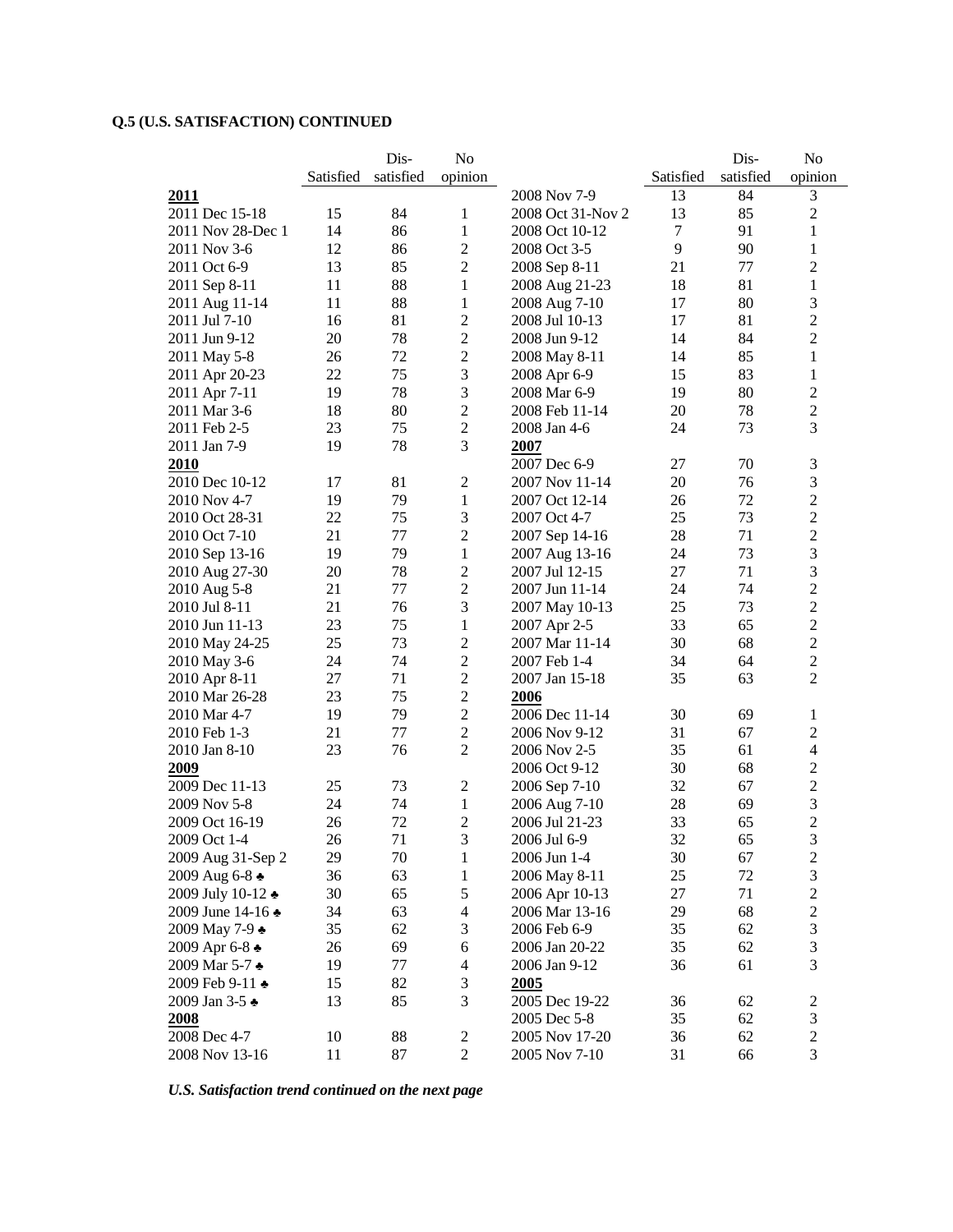|                  |           | Dis-      | No                       |                   |           | Dis-      | No                      |
|------------------|-----------|-----------|--------------------------|-------------------|-----------|-----------|-------------------------|
|                  | Satisfied | satisfied | opinion                  |                   | Satisfied | satisfied | opinion                 |
| 2005 Oct 24-26   | 35        | 63        | $\mathfrak{2}$           | 2002              |           |           |                         |
| 2005 Oct 13-16   | 31        | 68        | 1                        | 2002 Dec 5-8      | 46        | 51        | 3                       |
| 2005 Sep 26-28   | 39        | 59        | $\mathfrak{2}$           | 2002 Nov 11-14    | 48        | 48        | $\overline{4}$          |
| 2005 Sep 12-15   | 34        | 65        | $\mathbf{1}$             | 2002 Oct 31-Nov 3 | 48        | 47        | 5                       |
| 2005 Aug 22-25   | 34        | 62        | 4                        | 2002 Oct 3-6      | 47        | 49        | $\overline{4}$          |
| 2005 Aug 8-11    | 37        | 60        | 3                        | 2002 Sep 5-8      | 47        | 51        | $\overline{2}$          |
| 2005 Jul 25-28   | 40        | 58        | $\overline{2}$           | 2002 Aug 5-8      | 47        | 50        | 3                       |
| 2005 Jul 7-10    | 42        | 57        | 1                        | 2002 Jul 26-28    | 48        | 49        | 3                       |
| 2005 Jun 16-19   | 42        | 56        | $\boldsymbol{2}$         | 2002 Jul 22-24    | 49        | 47        | $\overline{4}$          |
| 2005 Jun 6-8     | 38        | 60        | $\sqrt{2}$               | 2002 Jul 9-11     | 49        | 48        | 3                       |
| 2005 May 23-26   | 41        | 55        | 4                        | 2002 Jun 3-6      | 52        | 44        | $\overline{4}$          |
| 2005 May 2-5     | 39        | 58        | 3                        | 2002 May 6-9      | 56        | 40        | 4                       |
| 2005 Apr 4-7     | 38        | 59        | 3                        | 2002 Apr 8-11     | 61        | 37        | $\overline{2}$          |
| 2005 Mar 21-23   | 38        | 59        | 3                        | 2002 Mar 4-7      | 61        | 37        | $\overline{c}$          |
| 2005 Mar 7-10    | 42        | 56        | $\sqrt{2}$               | 2002 Feb 4-6      | 61        | 37        | $\overline{c}$          |
| 2005 Feb 21-24   | 45        | 52        | 3                        | 2002 Jan 7-9      | 65        | 32        | 3                       |
| 2005 Feb 7-10    | 46        | 52        | $\sqrt{2}$               | 2001              |           |           |                         |
| 2005 Jan 3-5     | 46        | 53        | 1                        | 2001 Dec 6-9      | 70        | 28        | $\overline{2}$          |
| 2004             |           |           |                          | 2001 Nov 8-11     | 65        | 33        | $\overline{2}$          |
| 2004 Dec 5-8     | 45        | 53        | 2                        | 2001 Oct 11-14    | 67        | 29        | $\overline{4}$          |
| 2004 Nov 7-10    | 44        | 54        | $\boldsymbol{2}$         | 2001 Sep 14-15    | 61        | 36        | 3                       |
| 2004 Oct 29-31 ^ | 44        | 53        | 3                        | 2001 Sep 7-10     | 43        | 55        | $\overline{c}$          |
| 2004 Oct 11-14   | 41        | 57        | $\overline{2}$           | 2001 Aug 16-19    | 48        | 49        | 3                       |
| 2004 Sep 13-15   | 41        | 56        | 3                        | 2001 Jul 19-22    | 51        | 46        | 3                       |
| 2004 Aug 9-11    | 44        | 55        | $\mathbf{1}$             | 2001 Jun 11-17    | 51        | 46        | 3                       |
| 2004 Jul 8-11    | 41        | 57        | $\sqrt{2}$               | 2001 May 10-14    | 46        | 50        | $\overline{4}$          |
| 2004 Jun 3-6     | 39        | 59        | $\sqrt{2}$               | 2001 Apr 6-8      | 50        | 47        | 3                       |
| 2004 May 7-9     | 37        | 62        | $\mathbf{1}$             | 2001 Mar 5-7      | 53        | 44        | 3                       |
| 2004 May 2-4     | 36        | 62        | $\sqrt{2}$               | 2001 Feb 1-4      | 51        | 45        | $\overline{4}$          |
| 2004 Apr 5-8     | 41        | 57        | $\sqrt{2}$               | 2001 Jan 10-14    | 56        | 41        | 3                       |
| 2004 Mar 8-11    | 39        | 60        | $\mathbf{1}$             | 2000              |           |           |                         |
| 2004 Feb 9-12    | 45        | 54        | $\mathbf{1}$             | 2000 Dec 2-4      | 51        | 46        | 3                       |
| 2004 Jan 12-15   | 46        | 53        | $\mathbf{1}$             | 2000 Nov 13-15    | 58        | 41        | $\mathbf{1}$            |
| 2004 Jan 2-5     | 55        | 43        | $\mathbf{2}$             | 2000 Oct 6-9      | 62        | 36        | $\mathfrak{2}$          |
| 2003             |           |           |                          | 2000 Aug 29-Sep 5 | 59        | 38        | 3                       |
| 2003 Dec 11-14   | 50        | 48        | $\mathfrak 2$            | 2000 Aug 18-19    | 63        | 33        | $\overline{4}$          |
| 2003 Nov 3-5     | 44        | 54        | $\overline{2}$           | 2000 Jul 14-16    | 61        | 35        | 4                       |
| 2003 Oct 6-8     | 41        | 57        | $\mathbf{2}$             | 2000 Jun 22-25    | 56        | 39        | 5                       |
| 2003 Sep 8-10    | 40        | 58        | $\boldsymbol{2}$         | 2000 May 18-21    | 55        | 42        | 3                       |
| 2003 Aug 4-6     | 46        | 52        | $\boldsymbol{2}$         | 2000 Apr 3-9      | 59        | 37        | $\overline{\mathbf{4}}$ |
| 2003 Jul 7-9     | 50        | 48        | $\boldsymbol{2}$         | 2000 Feb 25-27    | 65        | 32        | $\mathfrak{Z}$          |
| 2003 Jun 12-15   | 47        | 51        | $\boldsymbol{2}$         | 2000 Jan 7-10     | 69        | 28        | 3                       |
| 2003 May 5-7     | 54        | 45        | 1                        | <u>1999</u>       |           |           |                         |
| 2003 Apr 7-9     | 55        | 41        | $\overline{\mathcal{A}}$ | 1999 Sep 23-26    | 52        | 45        | 3                       |
| 2003 Mar 22-23   | 60        | 38        | $\mathbf{2}$             | 1999 Aug 24-26    | 62        | 35        | $\mathfrak{Z}$          |
| 2003 Mar 3-5     | 36        | 61        | $\mathfrak{Z}$           | 1999 Jun 11-13    | 55        | 42        | $\mathfrak{Z}$          |
| 2003 Feb 17-19   | 39        | 58        | 3                        | 1999 May 23-24    | 51        | 46        | 3                       |
| 2003 Feb 3-6     | 40        | 58        | $\mathbf{2}$             |                   |           |           |                         |
| 2003 Jan 13-16   | 42        | 56        | $\boldsymbol{2}$         |                   |           |           |                         |
|                  |           |           |                          |                   |           |           |                         |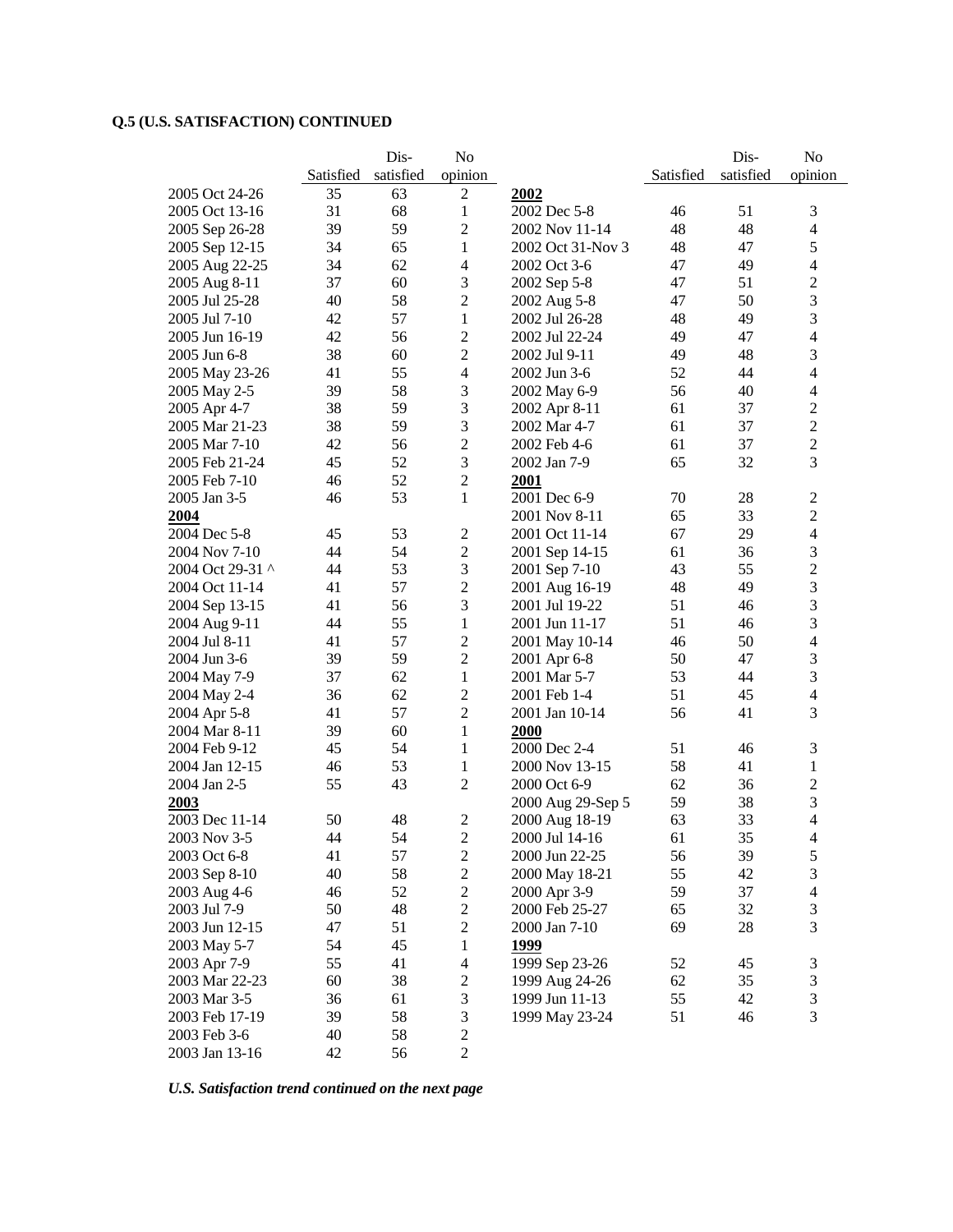|                   |           | Dis-      | N <sub>o</sub>           |                     |           | Dis-      | No               |
|-------------------|-----------|-----------|--------------------------|---------------------|-----------|-----------|------------------|
|                   | Satisfied | satisfied | opinion                  |                     | Satisfied | satisfied | opinion          |
| 1999 Apr 26-27    | 51        | 45        | $\overline{4}$           | 1992                |           |           |                  |
| 1999 Apr 13-14    | 58        | 39        | $\mathfrak{Z}$           | 1992 Nov 11-12      | 26        | 68        | 6                |
| 1999 Feb 12-13    | 71        | 26        | 3                        | 1992 Aug 28-Sep 2 ◆ | 22        | 73        | 5                |
| 1999 Jan 15-17    | 70        | 28        | $\overline{2}$           | 1992 Jul 31-Aug 2   | 17        | 80        | $\mathfrak{Z}$   |
| <b>1998</b>       |           |           |                          | 1992 Jun 12-14      | 14        | 84        | $\sqrt{2}$       |
| 1998 Dec 28-29    | 50        | 48        | $\overline{2}$           | 1992 May 7-10       | 20        | 77        | 3                |
| 1998 Oct 29-Nov 1 | 60        | 34        | 6                        | 1992 Apr 20-22 ^    | 19        | 80        | 1                |
| 1998 Aug 21-23    | 63        | 34        | $\mathfrak{Z}$           | 1992 Mar 20-22      | 19        | 80        | 1                |
| 1998 Aug 10-12    | 60        | 36        | $\overline{\mathcal{L}}$ | 1992 Feb 28-Mar 1   | 21        | 78        | 1                |
| 1998 May 8-10     | 59        | 36        | $\sqrt{5}$               | 1992 Jan 31-Feb 2 † | 24        | 75        | 1                |
| 1998 Apr 17-19    | 58        | 38        | $\overline{4}$           | 1992 Jan 3-6 †      | 24        | 74        | $\overline{2}$   |
| 1998 Feb 20-22    | 64        | 32        | $\overline{4}$           | <u>1991</u>         |           |           |                  |
| 1998 Feb 13-15    | 59        | 37        | $\overline{4}$           | 1991 Dec 5-8        | 37        | 60        | 3                |
| 1998 Jan 30-Feb 1 | 63        | 35        | $\overline{2}$           | 1991 Oct 31-Nov 2   | 35        | 62        | $\mathfrak{Z}$   |
| 1997              |           |           |                          | 1991 Oct 10-13      | 39        | 57        | $\overline{4}$   |
| 1997 Dec 18-21    | 50        | 46        | 4                        | 1991 Aug 23-25      | 49        | 45        | $\sqrt{6}$       |
| 1997 Aug 22-25    | 50        | 48        | $\boldsymbol{2}$         | 1991 Jul 11-14      | 43        | 50        | $\boldsymbol{7}$ |
| 1997 May 6-7      | 46        | 51        | 3                        | 1991 May 23-26      | 49        | 49        | $\sqrt{2}$       |
| 1997 Jan 10-13    | 50        | 47        | 3                        | 1991 Mar 21-24      | 52        | 43        | 5                |
| 1996              |           |           |                          | 1991 Feb 28-Mar 3   | 66        | 31        | $\mathfrak{Z}$   |
| 1996 Dec 9-11     | 43        | 55        | $\overline{2}$           | 1991 Feb 14-17      | 54        | 40        | 6                |
| 1996 Nov 21-24    | 47        | 47        | $6\,$                    | 1991 Jan 17-21      | 62        | 33        | $\mathfrak s$    |
| 1996 Oct 26-29    | 39        | 56        | 5                        | 1991 Jan 3-6        | 32        | 61        | $\tau$           |
| 1996 Aug 30-Sep 1 | 45        | 50        | 5                        | 1990                |           |           |                  |
| 1996 Aug 16-18    | 38        | 57        | 5                        | 1990 Dec 13-16      | 33        | 64        | 3                |
| 1996 May 9-12     | 37        | 60        | $\mathfrak{Z}$           | 1990 Nov 1-4        | 32        | 64        | $\overline{4}$   |
| 1996 Mar 15-17    | 36        | 61        | $\mathfrak{Z}$           | 1990 Oct 25-28      | 31        | 66        | $\mathfrak 3$    |
| 1996 Mar 8-10     | 41        | 56        | 3                        | 1990 Oct 11-14      | 29        | 67        | $\overline{4}$   |
| 1996 Jan 5-7      | 24        | 72        | $\overline{4}$           | 1990 Sep 27-30      | 37        | 58        | $\mathfrak s$    |
| 1995              |           |           |                          | 1990 Aug 30-Sep 2   | 51        | 44        | 5                |
| 1995 Aug 11-14    | 33        | 64        | 3                        | 1990 Aug 9-12       | 43        | 51        | 6                |
| 1995 Jul 7-9      | 32        | 65        | 3                        | 1990 Jul 19-22      | 45        | 51        | $\overline{4}$   |
| 1995 Mar 27-29    | 30        | 66        | $\overline{4}$           | 1990 Feb 8-11       | 55        | 39        | 6                |
| 1994              |           |           |                          | <u>1989</u>         |           |           |                  |
| 1994 Nov 28-29    | 29        | 67        | 4                        | 1989 May 4-7        | 44        | 50        | 6                |
| 1994 Nov 2-6      | 30        | 66        | $\overline{4}$           | 1989 Jan 27-Feb 5   | 45        | 50        | 5                |
| 1994 Oct 22-25    | 31        | 66        | 3                        | <u>1988</u>         |           |           |                  |
| 1994 Jul 15-17    | 33        | 65        | $\boldsymbol{2}$         | 1988 Sep 25-Oct 1   | 56        | 40        | $\overline{4}$   |
| 1994 May 20-22    | 33        | 64        | 3                        | 1988 May 13-15      | 41        | 54        | 5                |
| 1994 Apr 22-24    | 32        | 65        | $\mathfrak{Z}$           | 1987                |           |           |                  |
| 1994 Mar 25-27    | 35        | 62        | 3                        | 1987 Aug 24-Sep 2   | 45        | 49        | 6                |
| 1994 Feb 26-28    | 36        | 61        | 3                        | <u>1986</u>         |           |           |                  |
| 1994 Jan 15-17    | 35        | 62        | 3                        | 1986 Dec 4-5 ‡      | 47        | 49        | $\overline{4}$   |
| <u>1993</u>       |           |           |                          | 1986 Sep 13-17      | 58        | 38        | $\overline{4}$   |
| 1993 Dec 4-6      | 34        | 63        | 3                        | 1986 Jun 9-16       | 69        | 26        | $\mathfrak s$    |
| 1993 Nov 2-4      | 27        | 70        | $\mathfrak{Z}$           | 1986 Mar 7-10       | 66        | 30        | $\overline{4}$   |
| 1993 May 21-23    | 24        | 73        | $\mathfrak{Z}$           | <u>1985</u>         |           |           |                  |
| 1993 Feb 12-14    | 25        | 71        | $\overline{4}$           | 1985 Nov 11-18      | 51        | 46        | $\mathfrak{Z}$   |
| 1993 Jan 8-11     | 29        | 68        | 3                        |                     |           |           |                  |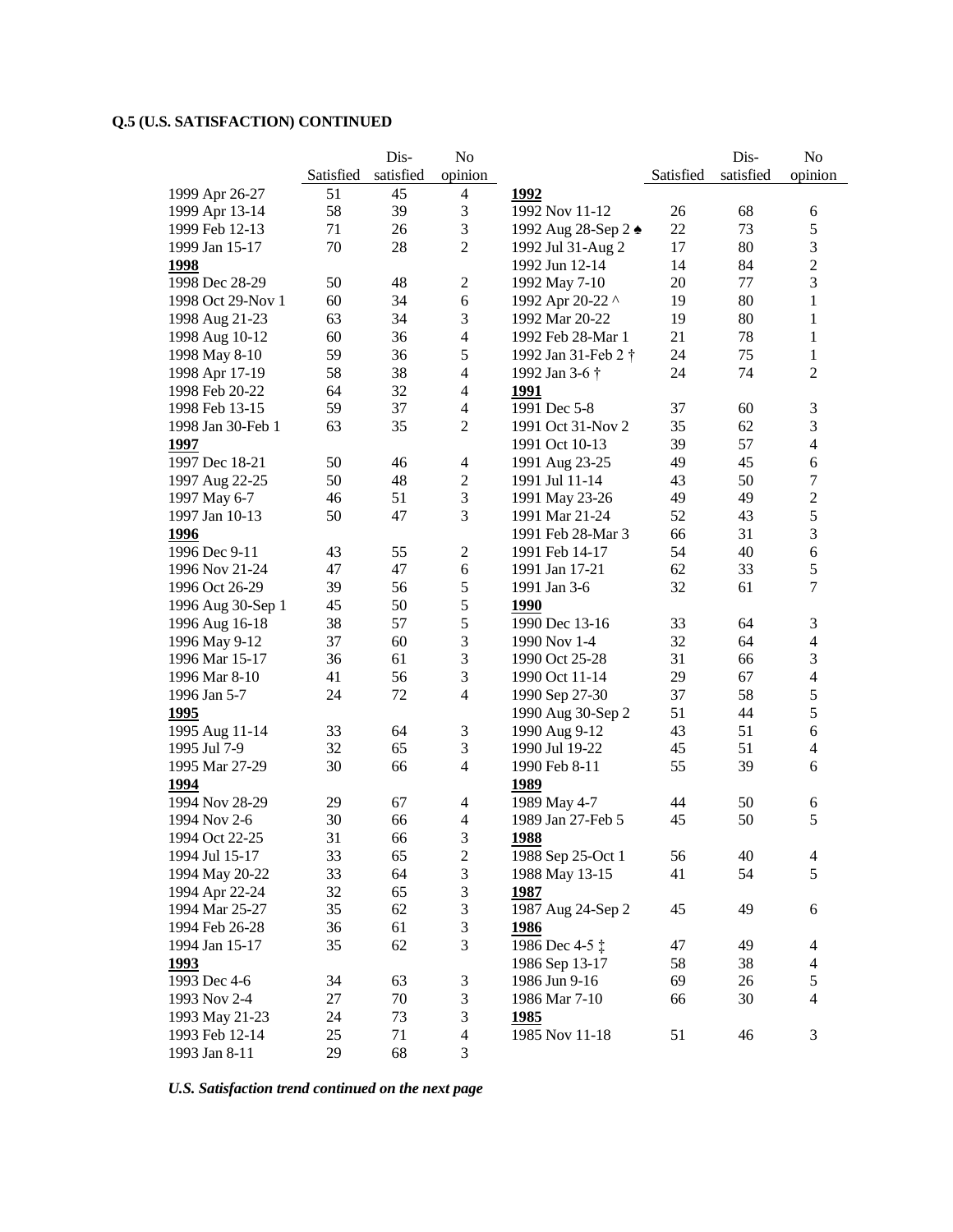|                   |           | Dis-      | No             |                |           | Dis-      | N <sub>0</sub> |
|-------------------|-----------|-----------|----------------|----------------|-----------|-----------|----------------|
|                   | Satisfied | satisfied | opinion        |                | Satisfied | satisfied | opinion        |
| 1984              |           |           |                | 1981           |           |           |                |
| 1984 Dec 7-10     | 52        | 40        | 8              | 1981 Dec 11-14 | 27        | 67        | 6              |
| 1984 Sep 28-Oct 1 | 48        | 45        | 7              | 1981 Jun 5-8   | 33        | 61        | 6              |
| 1984 Feb 10-13    | 50        | 46        | 4              | 1981 Jan 9-12  | 17        | 78        | 5              |
| <u>1983</u>       |           |           |                | 1979           |           |           |                |
| 1983 Aug 5-8      | 35        | 59        | 6              | 1979 Nov 2-5   | 19        | 77        | 4              |
| <u>1982</u>       |           |           |                | 1979 Jul 13-16 | 12        | 84        | 4              |
| 1982 Nov 5-8      | 24        | 72        | 4              | 1979 Feb 2-5   | 26        | 69        | 5              |
| 1982 Sep 17-20    | 24        | 72        | 4              |                |           |           |                |
| 1982 Apr 2-5      | 25        | 71        | $\overline{4}$ |                |           |           |                |

^ Asked of a half sample;

† Registered voters;

‡ Gallup/Newsweek

♠ Gallup/CNN/Knight-Ridder;

♣ Gallup Daily Poll